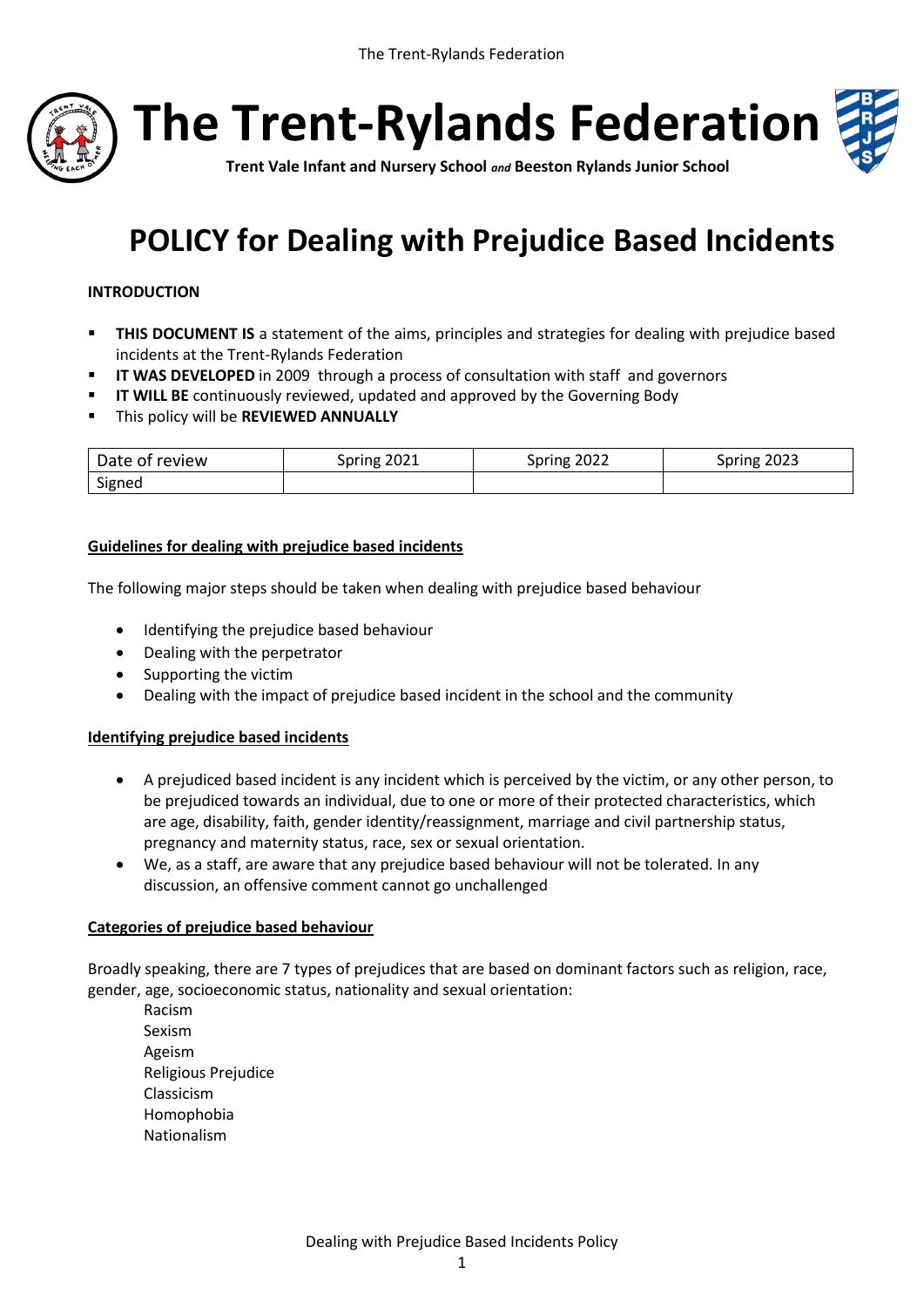# **Dealing with perpetrators**

All prejudice based incidents should be dealt with, no matter how trivial they may seem to be. The following general procedures may be followed in dealing with perpetrators:

## **Procedure**

- Report to Headteacher
- Log incident on Prejudice Based Incident Report Form
- Place Prejudice Based Incident Report Form in Prejudice Based Incident File in Headteacher's office
- Headteacher to speak to parent or carer

### **Support to victim**

- A victim or victims of prejudice based behaviour will need immediate attention from a member of staff in order to prevent the danger of shock or long term suffering
- An appropriate member of staff needs to explain the action taken and to express their own concerns and feelings
- In serious cases, the Head Teacher should meet the parents/relations of the victim to explain the action taken and to discuss the matter with them

# **Dealing with the impact on the school and the community**

- Prejudice based graffiti or slogans whether on books or walls should be removed immediately on discovery and any damage repaired
- Prejudice based literature, badges and insignia should be confiscated on discovery and the reason for not allowing them explained
- If the matter is of a serious nature, all the children and staff should meet together to discuss it. Assemblies or circle time may also be used for this purpose.
- Any disruption of matters through rumours should be explained promptly by the teachers
- If the incident is of a serious nature, then feedback from parents/carers and responsible members of the community should be obtained in order to assess the impact of the incident.

#### **Monitoring**

There is a need to monitor racist incidents in our school in order to:

- Get a full picture of the frequency and nature of prejudice based incidents
- Measure the effectiveness of the methods used by our school in responding to racist incidents
- Give staff a statistical basis for analysis of prejudice based incidents

We need therefore, to keep a record of all prejudice based incidents. Records should be kept in such a way that they give details of the offence, the person/s concerned, action taken and sanctions imposed. Prejudice incidents may be analysed under the following categories:

- violence and threat
- abuse and insult
- graffiti
- literature

A termly report will be made to Governors via the Headteacher's report to Governors.